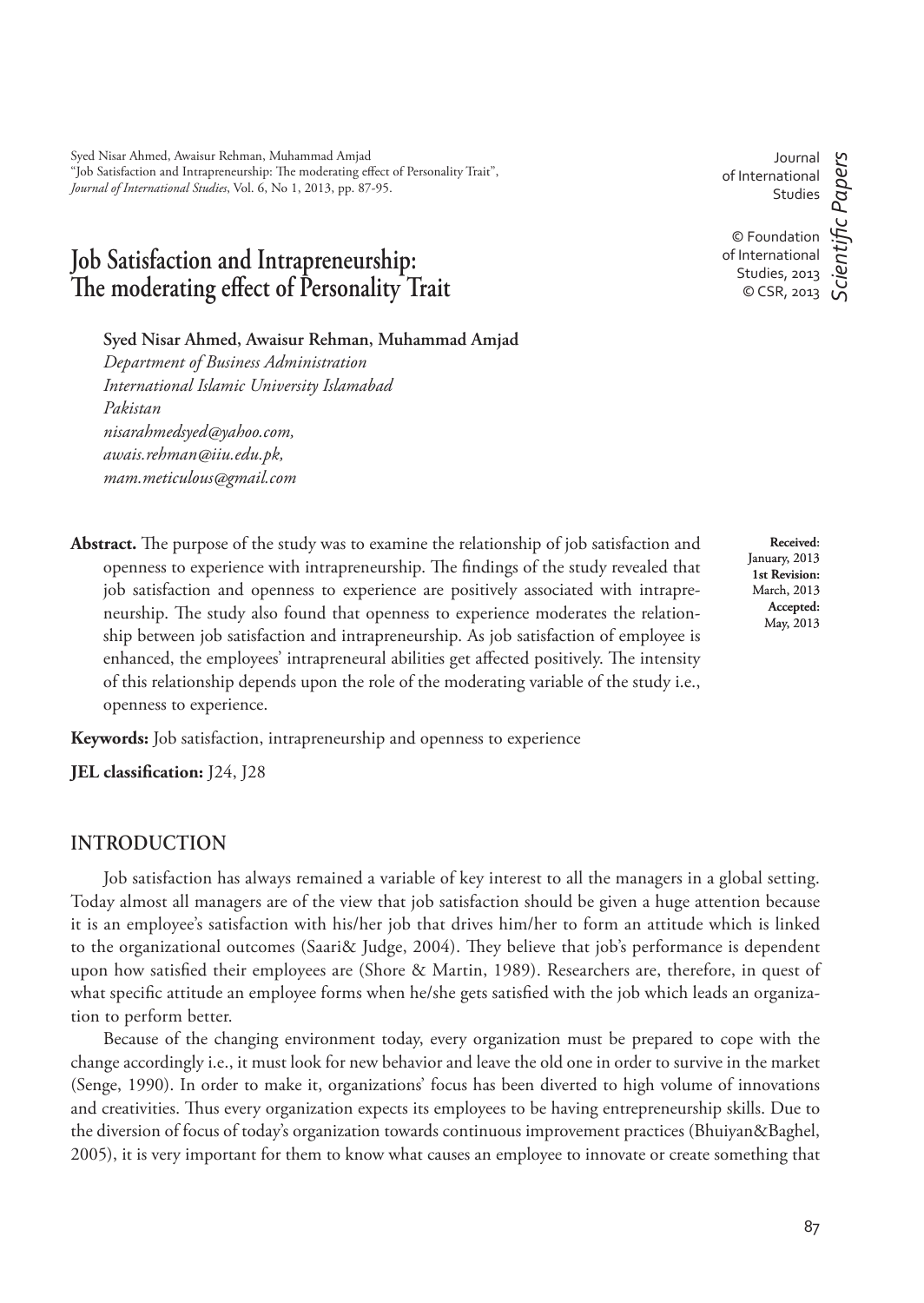has never been innovated or created before i.e., through a learning model (Buckler, 1996). The main focus of the study is what impact does job satisfaction cause on the employees' entrepreneurial skills.

There have been a reasonable amount of studies on the relationship of job satisfaction and entrepreneurship. Antoncic and Antoncic (2011) examined the relationship between employee satisfaction, entrepreneurship and firm growth and concluded getting employees come up with ideas and development of their satisfaction with the job can increase the growth chances of firms. The study proved the hypothesis that employee satisfaction leads to intrapreneurship in the firm.

The purpose of this study is thus to find the relationship of job satisfaction and openness to experience with intrapreneurship keeping the same personality trait a moderating variable. This study identifies gap in three ways. First this study is different from the study of Antoncic and Antoncic (2011) in terms of unit of analysis. They have studied organizations as a whole whereas the unit of analysis of this study is employee. Secondly according to the current literature there has been no study conducted in which such a model is being studied. Thirdly this study has been conducted in the context of Pakistan where it hasn't been conducted before. Organizations do believe that every individual employee's satisfaction should be assured in order to create a feasible environment for them so that creativity and innovation may be given smooth settings. But is it only the job satisfaction? Does personality play any role in entrepreneurial abilities even if employees are satisfied? This study is intended to answer these questions.

This study would hence help managers to have further explanation on how to get employees satisfied by the application of a model of job satisfaction which leads to develop intrapreneural skills in employees.

### **LITERATURE REVIEW**

Over the years there have been major studies in the field of Human resource management out of which a large segment of research is devoted to job satisfaction, one of the very important concepts in behavioral sciences. Job satisfaction involves enormous factors behind it. There have been numerous studies on what makes it to satisfy individual employee at work (Millan, Hessels, Thurik, & Aguado, 2011, D' Addio, Eriksson &Frijters, 2003) and what effects would it have when employees are satisfied. In this paper our focus is on the second part of the preceding sentence. The study would thus look for the relationship between Job satisfaction and entrepreneurship keeping personality characteristics as the moderating variable.

#### **INTRAPRENEURSHIP**

Intrapreneurship is the act of behaving like an entrepreneur within corporate settings. Entrepreneur according to oxford dictionary, is defined as, "one who organizes, manages and assumes the risks and reaps the benefits of a new business." Entrepreneurship has remained a topic of key concern to researchers and practitioners due to its valuable importance to an organization (Hult, Snow, Kandemir, 2003 &Shabbir, 1996). Employees who are entrepreneurs are considered to be precious assets of an organization. This is true because entrepreneurs come up with ideas resulting in creativity or innovation, turning it on for the organization to have a competitive advantage over its competitors. Thus creativity and innovation are considered to be the main components of entrepreneurship (Hill, 2003).

From another dimension, one can also argue that entrepreneurship has increased its importance because of the huge demand of innovations due to the changing environment. In this dynamic environment an organization can only survive if it looks for different innovations and keeps on changing with the changing environment. In this study thus we would examine what impact does job satisfaction have on employeesintrapreneural abilities.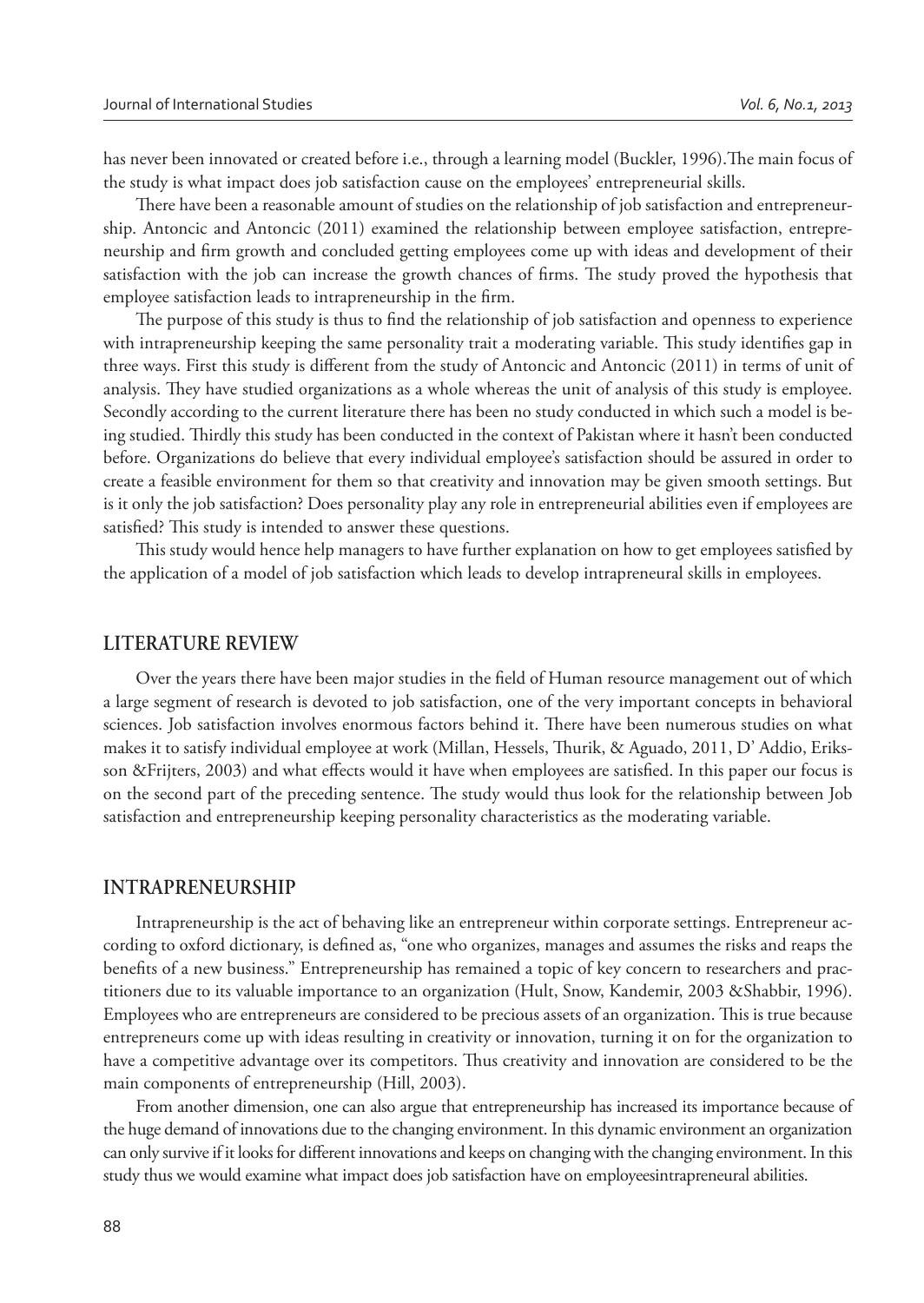### *H1: JOB SATISFACTION AND INTRAPRENEURSHIP ARE POSITIVELY ASSOCIATED.*

#### **Job Satisfaction**

Locke (1976) defines job satisfaction as, "a pleasurable or positive emotional state resulting from the appraisal of one's job or job experience" (p. 1304). It is the extent to which employees like or dislike their jobs. The operationalization of the concept of job satisfaction has received a fair bit of attention. Different researchers have broken job satisfaction down into different elements. Out of which according to Herzerg's (1964, 1966) two factor theory job satisfaction's motivators are achievement, responsibility, the work itself, recognition, advancement and growth. Others break job satisfaction down into elements such as, flexible work arrangements, training and other professional growth opportunities, interesting work, stable and secure work environment etc.

In addition Hessels<sup>B,C</sup> et. al. (2003) divides job satisfaction into two types. One which is related to the type of work and another is in terms of job security. They further add that employees who are self-employed tend to be more satisfied in terms of work than those who are paid employees. They term self-employment as entrepreneurship. Moreover Antoncic and Antoncic (2011) used the Employee satisfaction elements such as, general satisfaction with work, employee relationships, remuneration, benefits and organizational culture, and employee loyalty. Following this study we are going to consider general satisfaction with work, one of the elements of employee satisfaction in our study because our focus is on an individual employee's satisfaction with his job only.

#### **Personality**

Personality is defined as, "a dynamic organization, inside the person, of psychological systems that create the person's characteristic patterns of behavior, thoughts and feelings" G.W. Allport, (1961). Personality has remained the topic of key interest to researchers over many decades. According to Big Five, personality has five distinctive dimensions named and defined as the following:

- 1. Extraversion: The extent to which employees are sociable, excited, talkative, assertive and highly emotionally expressive.
- 2. Agreeableness: The extent to which employee possess attributes like trust, altruism, kindness, affection and other personal behaviors.
- 3. Conscientiousness: The extent to which employees have feature such as high levels of thoughtfulness with good impulse control and goal-directed behaviors.
- 4. Neuroticism: The extent to which employees experience emotional instability, anxiety, moodiness, irritability and sadness (high neuroticism).
- 5. Openness to experience: The extent to which employees possess characteristics such as imagination and insights and those who are high in this trait tend to have a broad range of interests.

In this study we are going to take the last dimension of personality Big Five's dimensions namely openness to experience. The reason why openness to experience is taken is because according to, (Yu, 2011) imagination is one of the stages of the model of entrepreneurial state. Thus our hypothesis would be:

# *H2: OPENNESS TO EXPERIENCE IS POSITIVELY ASSOCIATED WITH INTRAPRENEURSHIP.*

Researchers have tried to study the links between personality and job satisfaction, personality and creativity, personality and other attributes. We here tried to present some of the researcher's findings regarding creativity which is considered to be an important factor towards entrepreneurship, job satisfaction and personality traits.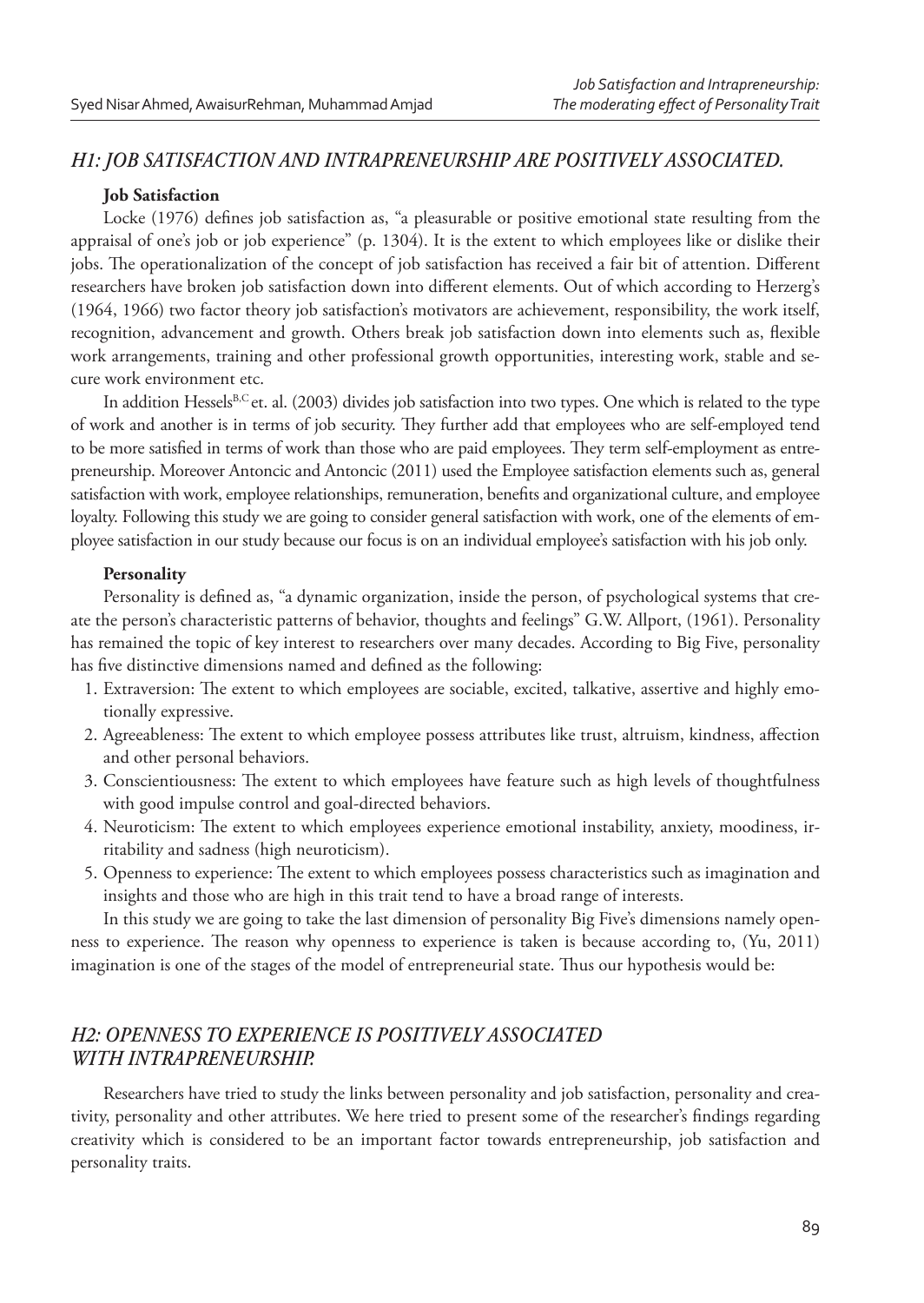Researchers have studied the factors that lead to creativity in organizations. Hon (2011) examined that it is organizational modernity, empowering leadership and supportive coworkers that results in self concordance of employees which further leads to employee creativity. He is of the view self-concordance mediates the relationship between the above variables and creativity which is a one of the important component of intrinsic motivation. In the implications of the study he asserts that managers should focus on the psychological processes of employees in order to make them creative at work.

Along with creativity, risk taking behavior of employees is also very important for organizations in order to drive employees to develop intrapreneural abilities. Wong &Ladkin (2008) concludes that employee risk taking behavior can be enhanced through intrinsic job-related motivators such as opportunity for advancement and development, loyalty to employees, appreciation and praise of work done, feeling of being involved, sympathetic help with personal problems, and interesting work. He conducted his study on hotel employees.

Some researchers have tried to study the relationship of personality traits and creativity. Nusbaum& Silvia (2011) contend that openness to experience can be divided into two components i.e., openness and intellect. They conducted their study to find the relationship of openness to experience with creativity and fluid intelligence. They find that the openness component of openness to experience is positively related to creativity but not fluid intelligence whereas the intellect component of openness to experience is positivity related to fluid intelligence but not creativity.

Similarly Harris (2003) measures two dimensions of personality i.e., openness to experience and achievement against intelligence and creativity and finds that both of these dimensions are correlated (small to moderate correlation) with intelligence and creativity. Fink &Woschnjak (2011) conduct their study on creativity and personality in professional dancers and finds that the dancers who are required to be freely creative on stage showed high levels of creativity both figural and verbal. The researchers are of the view that these modern dancers are found to be more open to experience.

Contrary to the above findings, researchers have also studied the relationship of other traits of personality with creativity. Furnham&Bachtiar (2008) examine that the correlation of personality with creativity vary as a function of creativity measure. They further adds that among Big five personality traits, extroversion is better predictor of creativity (extroversion is related to the measure of creativity employed in this study).

On the other hand there has also been some studies in which the moderating effect of personality traits is studied with job satisfaction as a variable of the model. Sheykhshabani&Beshlideh (2011) examine the moderating behavior of three of the personality characteristics namely trait anxiety, anger and conscientiousness on job satisfaction of employees and concluded that the relationship between interpersonal conflict and job satisfaction was moderated by trait anxiety and anger. Moreover the relationship between distributive justice and job satisfaction was moderated by trait anxiety and conscientiousness whereas interpersonal justice and job satisfaction relationship was moderated by trait anxiety.In addition Acuna, Gomez &Juristo (2008) are of the view that teams with high level of two of the personality traits i.e., agreeableness and conscientiousness have high levels of job satisfaction. Moreover they also conclude that job satisfaction in teams can decrease if conflict takes place among team members.

In additionIlies& Judge (2002) analyzed the moderating effect of Neuroticism and Extraversion, among Big five on the relationship of mood and job satisfaction. They found that both of the personality traits were related to average level of moods. Taking mood and job satisfaction combined, they found that only Neuroticism explained with-in individual variability in mood and with-in individual variability in job satisfaction. In the above studies all traits of personality except openness to experience have been tested as moderating variables of the study. This study would hence study the impact of openness to experience as a moderating variable too. The hypothesis would also base on the future direction of Antoncic&Antoncic (2011), in which they mentioned that in the model of employee satisfaction and intrapreneurship, employees personalities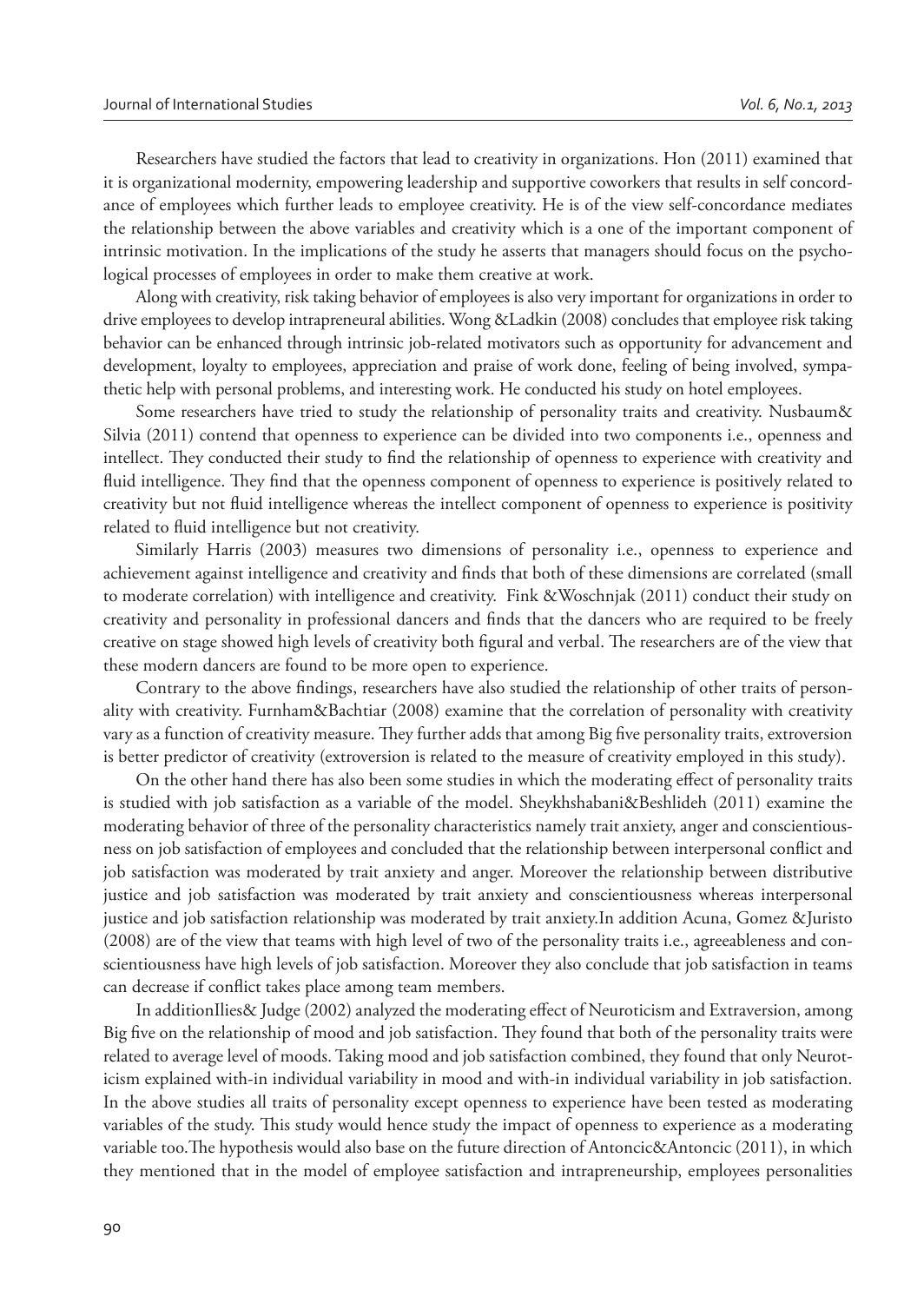should be included as a variable in the study. This infers that satisfied employees' personality may increase or decrease the likeliness that they will exhibit intrapreneural behavior in the organization.

# *H3: OPENNESS TO EXPERIENCE MODERATES THE RELATIONSHIP BETWEEN JOB SATISFACTION AND INTRAPRENEURSHIP.*

### **METHODOLOGY**

Following the method of convenience sampling, a sample of 115 employees of private sector organizations was selected to collect the primary data for this study. These employees were middle and line managers. Both, self-administered and mailed questionnaire were used. Out of the 115 questionnaires, 95 questionnaires were received back. The response rate was 82.6%. The questionnaire contained a total of 39 items out of which 12 items were for Job satisfaction, 21 items were for intrapreneurship and 6 items were for openness to experience. Job satisfaction items were adopted and adapted from the questionnaire of employee satisfaction used by Antoncic&Antoncic (2011). Out of the four dimensions of employee satisfaction, the items of general satisfaction with work were selected only, the reason of which is discussed in literature above. Intrapreneurship items were adopted from the thesis of Hill (2003) and the items of openness to experience were adopted from the big five personality traits(Costa & McCrae, 1992). The reliability values of the scale are shown in the correlation metrics ahead. To test the hypothesis, regression and correlation analysis were used.

|            |            | Frequency | $%$ age |
|------------|------------|-----------|---------|
| Gender     | Male       | 74        | 77.9    |
|            | Female     | 21        | 21.1    |
| Age        | $20 - 29$  | 65        | 68.4    |
|            | 30-39      | 27        | 28.4    |
|            | $40 - 49$  | 3         | 3.2     |
| Education  | Bachelors  | 42        | 44.2    |
|            | Masters    | 43        | 45.3    |
|            | M.phil.    | 9         | 9.5     |
|            | Ph.D.      |           | 1.1     |
| Experience | $1 - 4$    | 65        | 68.4    |
|            | $5-9$      | 27        | 28.4    |
|            | 10 & above | 3         | 3.2     |

Demographics

Table 1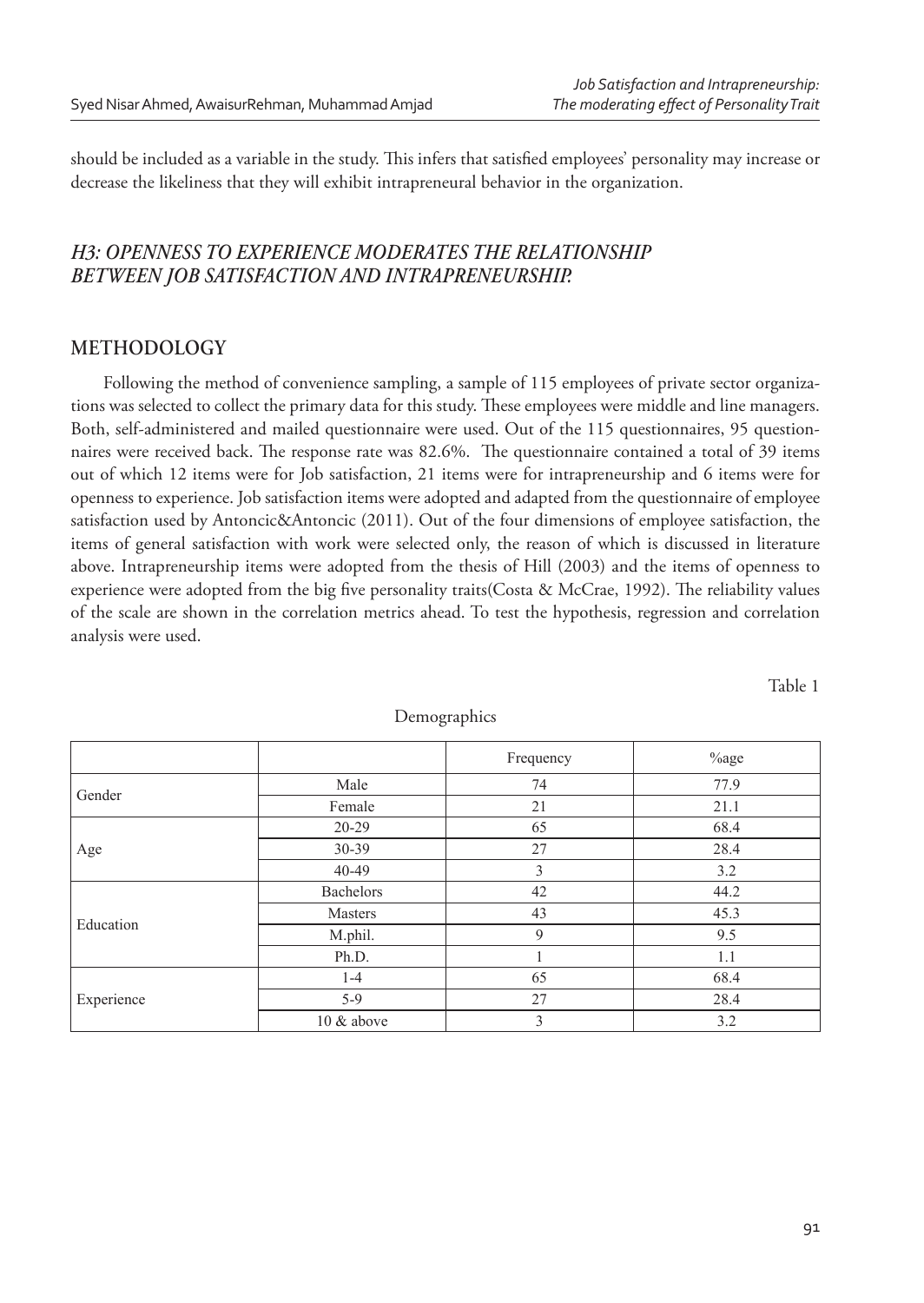## **RESULTS AND DISCUSSION**

#### **1. Correlation Analysis:**

The correlation among the three variables namely job satisfaction, intrapreneurship and openness to experience was checked the results of which are reported in the correlation matrix. All the three variables in the study are found to be highly correlated with each other. Throughout the analysis, job satisfaction will be denoted by JS, intrapreneurship will be denoted by INP and openness to experience will be denoted by OTE.

Table 2

|            | Mean  | S.D.  | JS        | <b>OTE</b> | <b>INP</b> |
|------------|-------|-------|-----------|------------|------------|
| JS         | 3.845 | 0.541 | (0.861)   |            |            |
| OTE        | 3.971 | 0.589 | $0.595**$ | (0.724)    |            |
| <b>INP</b> | 3.874 | 0.367 | $0.503*$  | $0.555**$  | (0.760)    |

Correlation Matrix

\*\* correlation is significant at 0.01 level of significance

Table 1 shows the correlation matrix. As shown in the table, the mean of job satisfaction is found to be 3.845 where as its standard deviation is found to be 0.541. The mean of openness to experience is 3.971 with a standard deviation of 0.589 and the intrapreneurship's means is found to be 3.874 and its standard deviation is 0.367. The correlation values show that job satisfaction is strongly positively correlated to openness to experience and intrapreneurship with the values of 0.595 and 0.503 respectively at the significance level of 0.01. the degree of association between openness to experience and intrapreneurship is found to be 0.555 at the 0.01 significance level which is also positive.

### **2. Regression Analysis:**

To test the hypothesis of the study, regression analysis was used in the third step. In order to examine the *H1 and H2* of the study, regression was run keeping job satisfaction and openness to experience as independent and intraprenuership as dependent variable. The results of which are as follows:

Table 3

| <b>Variables</b>     |          | t-stat                       | Significance |
|----------------------|----------|------------------------------|--------------|
| JS                   | $0.181*$ | 2.562                        | 0.012        |
| $OTE 0.246**$        |          | 3.7920.000                   |              |
| R square = $35.4 \%$ |          | Adjusted R square = $34.0\%$ |              |

Regression Analysis

\*\* correlation is significant at 0.01 level of significance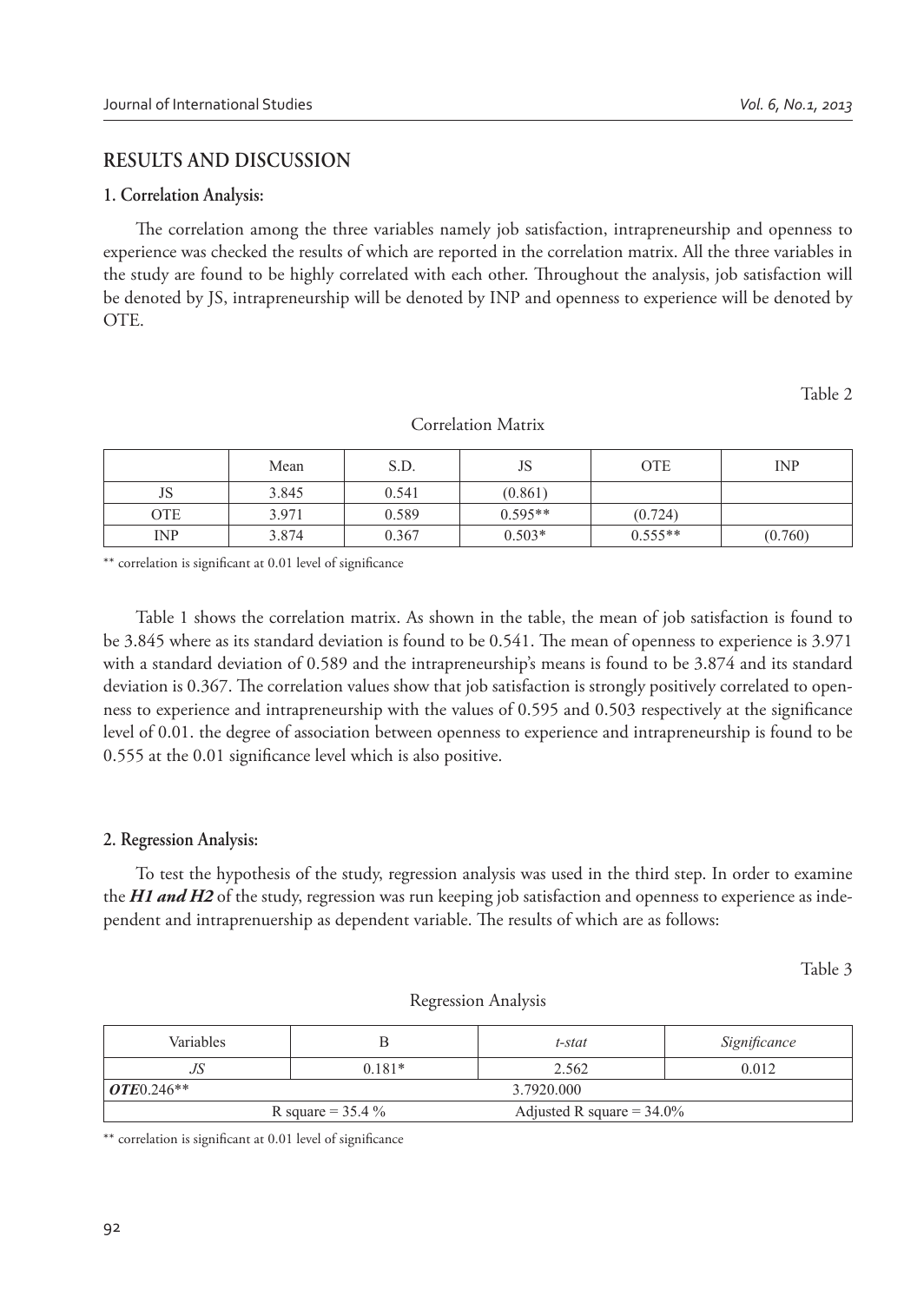The above table reveals that the coefficient of job satisfaction is 0.181 which is positive and highly significant at 0.01 level of significance. The coefficient of openness to experience is also found to be positive and significant ( $\beta$  = 0.246 at sig = 0.000). The t-stats of Job satisfaction and openness to experience are 2.562 and 3.792 respectively which also show that the result is highly significant. The overall fit of the model is 35.4% (adjusted R square = 34%).Hence job satisfaction and openness to experience are found to be positively associated with intrapreneurship, accepting both *H1* and *H2.*

To test the *H2* of the study, moderated regression was used to see the impact of openness to experience on the relationship of job satisfaction and intrapreneurship. Because there was no control variable found, regression analysis was run by entering the job satisfaction in the first step. In the second step, intrapreneurship and openness to experience were entered to see their combined effect whereas interaction term was added in the third step in the model.

Table 4

| Variables       |      | Significance | R square | R square change |
|-----------------|------|--------------|----------|-----------------|
| Step 1:         |      |              |          |                 |
| JS              | .181 | .012         |          |                 |
| <b>OTE</b>      | .246 | .000         | 35.4%    | 5.9%            |
| Step 2:         |      |              |          |                 |
| $JS \times OTE$ | .994 | .003         | 41.3%    |                 |

#### Moderated Regression Analysis

The results of the model as shown in the table show that when combined effect of job satisfaction, openness to experience were regressed upon job satisfaction along with the interaction term, there was a significant change in R square. The coefficient of interaction term (job satisfaction  $\times$  openness to experience) is 1.994 with the significance level of 0.003 clearly showing it to be significant. The R square change in the model is reported to be 5.9%. Hence 3, "openness to experience has a moderating effect on the relationship between job satisfaction and intraprenuership", is accepted i.e., openness to experience increases the intensity of the relationship between job satisfaction and intrapreneurship positively.

The findings of this study affirm that job satisfaction is positively associated with intrapreneurship. The more the employees are satisfied with their job, the more are they encouraged to come up with innovative ideas which in accordance the previous studies of (Antoncic&Antoncic, 2011; Kuratko et. al., 2005) Employees who are satisfied with their jobs tend to be more creative to be intrapreneurs. On the other hand employees who are not satisfied with jobs are less likely to be innovative and creative on their jobs. The study also finds that employees who are highly open to experience tend to be intrapreneurs. This finding is also in accordance with the theory of entrepreneurial state (Yu, 2011) which says that imagination is one of the stages of the model of entrepreneurial state. The study also revealed that openness to experience has significant impact on the intensity of the association between job satisfaction and intrapreneurship meaning that satisfied employees who are highly imaginative, curious, open to new ideas, value emotional experience, and inclined to try new activities are more likely to be intrapreneurs.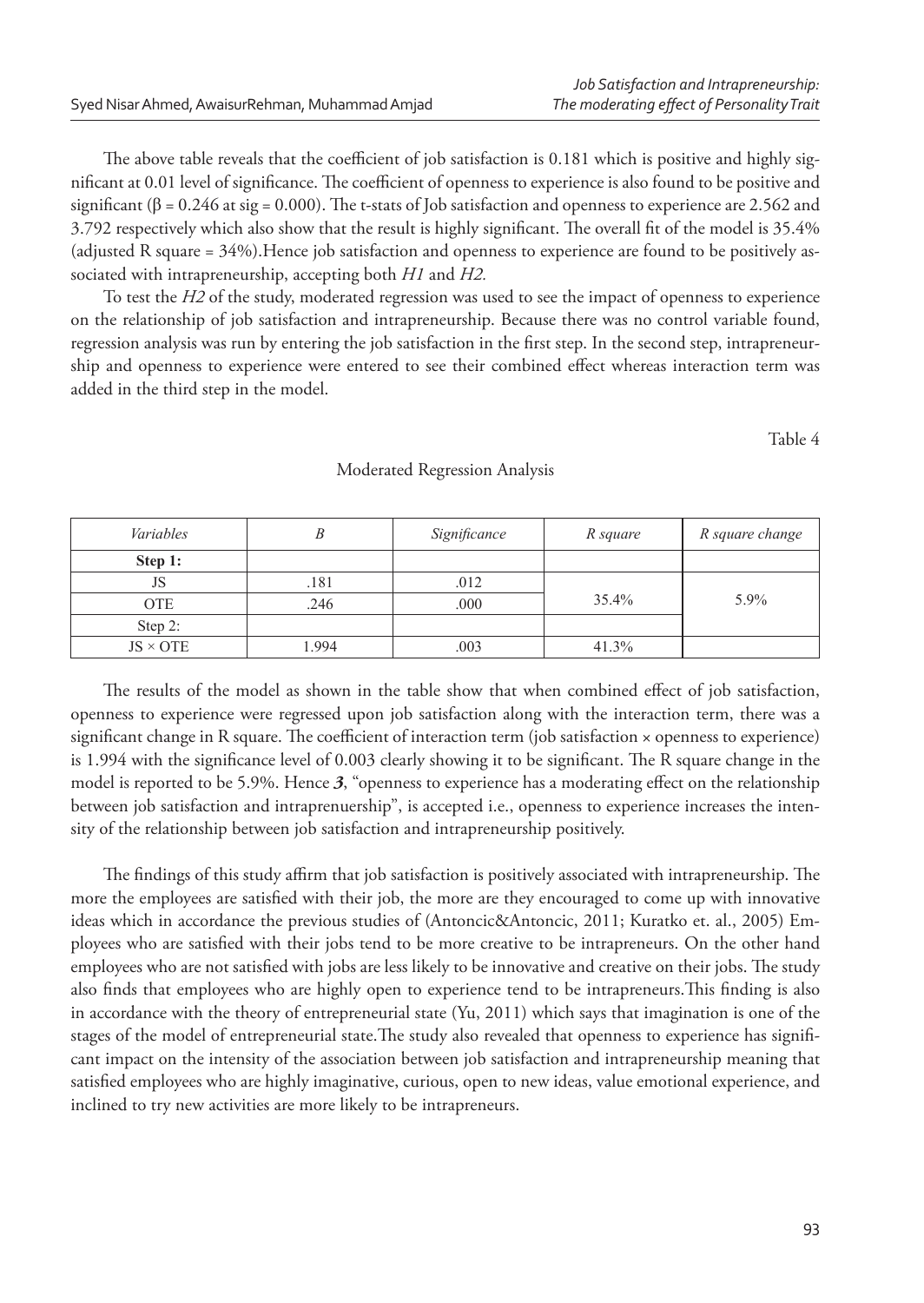Recommendations and particle implications:

- Following are the recommendations drawn from the results of this study.
- Managers should focus equal and equitable pays structure in their organization so that employees can be rewarded well in comparison to the market.
- Managers should make the work setting a challenging and exciting place for employees so that they can feel sense of accomplishment by fulfilling certain challenging tasks with excitement.
- –Managers should place right person in the right place so that employees feel that what they do is the right kind of work that is well in accordance with their aptitude.
- Employees should be allowed to take certain decisions themselves while doing their work. Employees should be asked about what way they think the job should be done. Employees should be flexible enough to decide the best possible way of doing their jobs.
- The performance of the employees should be recognized that is employees should be enforced for showing good behaviors at job so that they can feel prestigious in the organization.
- Employees should be given enough chance of accomplishing a task. They should not be punished on their first mistakes so that they can be encouraged to do well without restricting them from being creative.
- Managers should believe in change as an opportunity rather resisting to change because to remain competitive in the market today, organizations must change with the changing environment.
- Managers should believe in flexible ways of doing things rather than giving employees a prewritten manual of doing things so that employees can be encouraged to come up with innovative and creative ideas at work.
- Managers should get their employees try new things even if something goes wrong in order to get them think freely.

### **LIMITATIONS AND FUTURE RESEARCH**

This study though carried some limitations with it. One of the major limitations of the study is that the sample size of the study was not large enough. Future research is directed to have a larger sample in order to study such a relationship. Another limitation of the study was the time and resource shortage due to which data was not collected from a diverse set of organization from all fields of life. Future studies should collect data from a much diverse set of organizations. In addition the research was limited to 3 variables only. Future studies should include more variables in this model such as aptitude of the employee, HRM practices such as placement of employees etc. lastly the data was collected from the organizations of Pakistan only, future research should conduct the study in different contexts in order to increase its generalizability to a much wider context.

### **REFERENCES**

Acuna, S. T.,Gomez, M., & Juristo, N. (2009), How do personality, team processes and task characteristics relate to job satisfaction and software quality? *Information and Software Technology*, *51*, pp. 627-639.

Allport, G.W. (1961), *Pattern and growth in personality*, New York: Holt, Rinehard&Winson.

Costa, P. T., & McCrae, R. R. (1992), *NEO PI-R Professional Manual*, Odessa, FL: Psychological Assessment Resources.